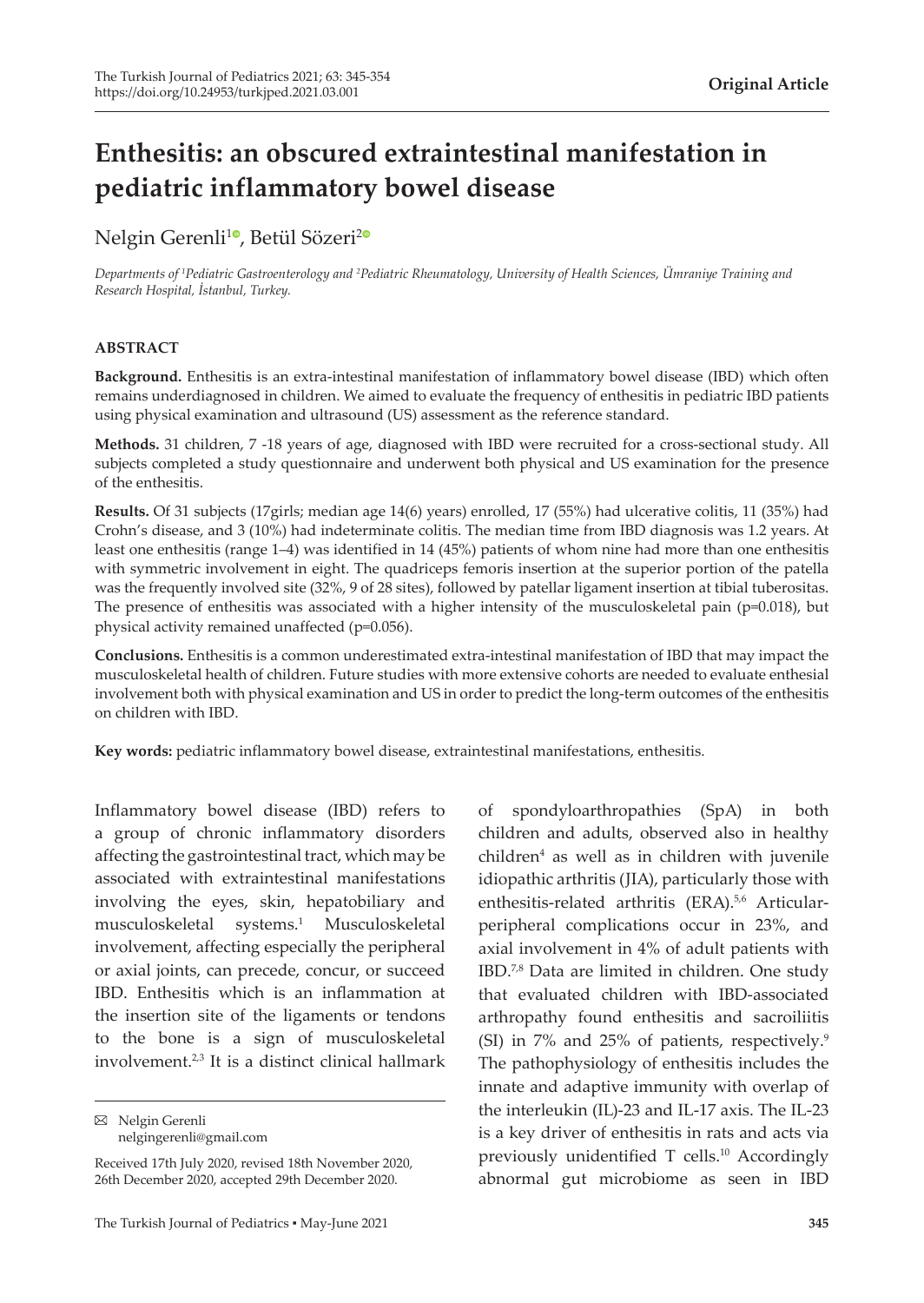patients may play a role in the emerging of entheseal pathology.<sup>11</sup> Moreover, biomechanical factors such as obesity and physical activity may confound the pathogenesis of the enthesitis and might explain predominately lower limb distribution.<sup>12</sup> Enthesitis is generally independent of IBD activity index, and may be asymptomatic in the majority of patients.13,14 Children with IBD are usually not examined for enthesitis and additionally there is no standard protocol for such examination. Yet, clinical findings including localized pain, tenderness, and swelling are suggestive of enthesitis.<sup>15</sup> If left untreated, enthesitis may cause osteopenia, erosions, soft tissue calcifications, and new bone formation. Osteopenia, which is present in many patients with IBD, may also aggravate enthesitis.16 Ultrasonography (US) and power Doppler ultrasonography (PDUS) are used for the diagnosis of inflammatory enthesitis.<sup>17</sup> This study aimed to investigate the frequency of enthesitis in children with IBD.

# **Material and Methods**

The study included 31 children, 7 to 18 years of age, who had been diagnosed with Crohn's disease (CD), ulcerative colitis (UC), or indeterminate colitis (IC), at the Pediatric Gastroenterology Unit. The trial was approved by the University of Health Sciences Umraniye Research and Training Hospital Ethics Committee (approval number 19/12/2019- 26670).

Inclusion was made regardless of the duration, phenotype, severity or current activity of the disease and all patients had been on 5 amino salicylic acid (5-ASA) and azathioprine treatment, with or without low dose of methylprednisolone. Disease activity indexes for CD and UC or IC were calculated using the Pediatric Cohn's Disease Activity Index (PCDAI) and the Pediatric Ulcerative Colitis Activity Index (PUCAI), respectively.<sup>18,19</sup> Disease phenotype at diagnosis was categorized according to the Paris classification.<sup>20</sup> All IBD patients were evaluated for coexistence of

familial Mediterranean fever (FMF), using FMF diagnostic criteria.21,22 Clinical information about previous diagnoses, anthropometric measurements and laboratory tests (albumin, C-reactive protein (CRP), complete blood count (CBC), and erythrocyte sedimentation rate (ESR)) were obtained from the hospital's medical record system. Informed consent was taken from the parents and children prior to inclusion. Patients who had been previously diagnosed with arthritis or SpA, had overuse tendinitis, were on non-steroidal antiinflammatory drugs or were unable to describe pain accurately were excluded.

Initially, a questionnaire was given to the parents or the children themselves for demographic and historical characteristics and the presence or absence of musculoskeletal pain, joint symptoms and the degree of the daily physical activity. The level of the sportive activities done by the children was also detailed to exclude overuse tendinitis. Musculoskeletal pain intensity within the previous month was designed to range from 0 (no pain) to 10 (intense pain) using numerical pain rating scale (NPRS).23,24 Physical activity score ranged from 0 (not active) to 5 (very active). $25$ 

*Musculoskeletal examination:* The subjects were examined by the same pediatric rheumatologist who was blinded to the diagnosis of the disease phenotype and clinical history of the patients including musculoskeletal symptoms and medications. The patients were also examined for signs suggesting spondyloarthropathies as well as peripheral extraintestinal manifestations as dactylitis. Enthesitis was defined as the presence of tenderness on a vigorous tendon palpation.26 A standardized bilateral examination for enthesitis was performed, including the humeral supraspinatus insertion at the greater tuberosity, common flexor tendon insertion at the medial epicondyle, common extensor tendon insertion at the lateral epicondyle, hip extensor insertion at the greater trochanter, quadriceps femoris insertion at the superior patella, patellar ligament insertion at the patella and tibial tuberosity, Achilles tendon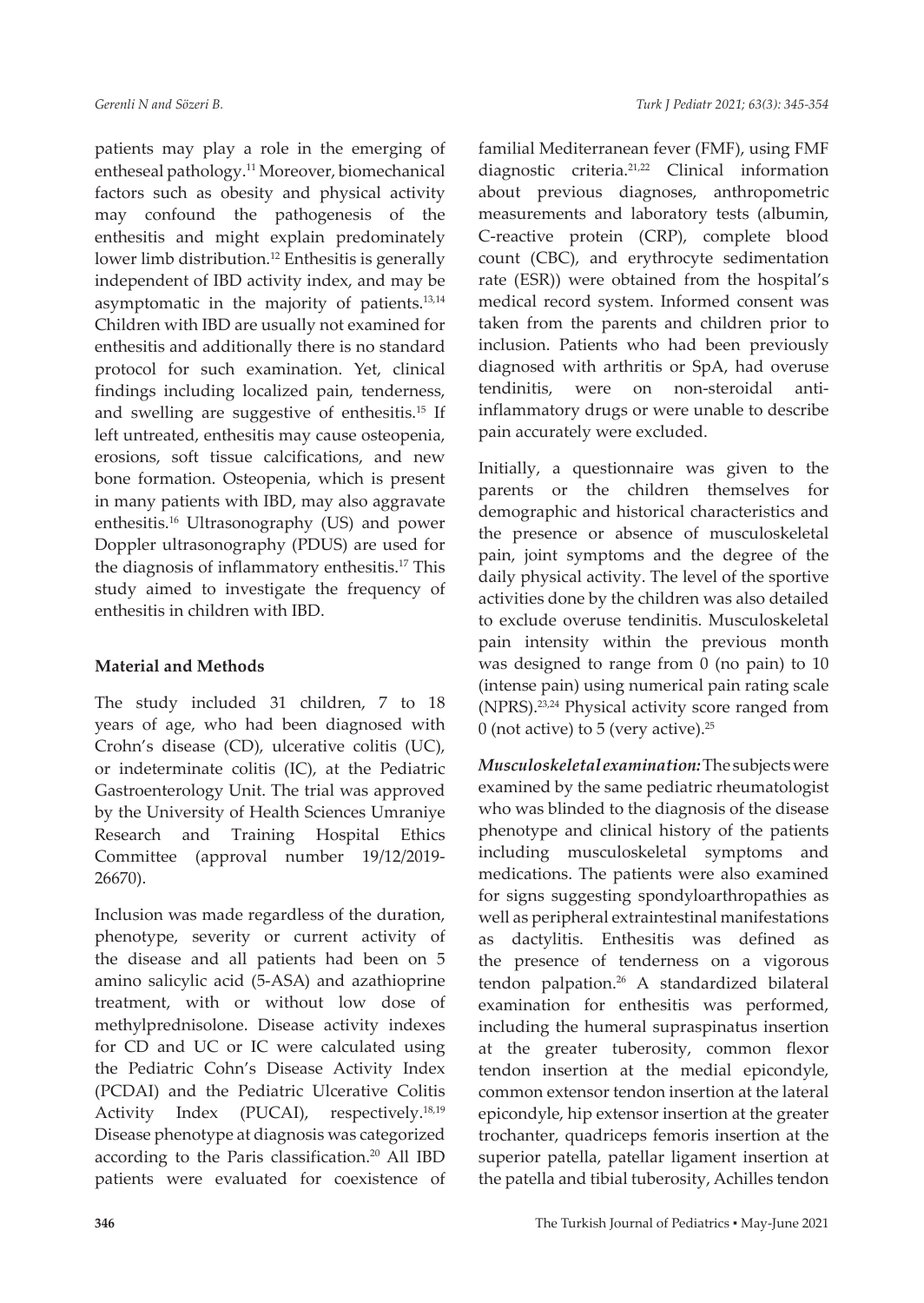insertion at the calcaneus, and plantar fascial insertion at the calcaneus.<sup>27</sup>

*Ultrasound (US) examination:* Patients with signs of enthesitis were further evaluated by the same pediatric rheumatologist who was also experienced in musculoskeletal US examination (certified by EULAR, the European League Against Rheumatism). Philips IU22 US device with a high-frequency linear array 12 MHz transducer was used.<sup>26,27</sup> Grey-scale and power Doppler evaluation of each enthesial site in both longitudinal and transverse planes- included assessment of the abnormalities in the tendon appearance, hypoechogenicity, lack of normal fibrillar aspect, enthesophytes, bony erosions, bursitis and power Doppler signal at enthesis. Power Doppler imaging was standardized with a pulse repetition frequency of 500–750 Hz and gain adjusted to the highest level without background noise artefact.<sup>28,29</sup> Enthesitis was graded according to its intensity: 0, absent; 1, minimal (1 spot); 2, moderate (2 spots); and 3, severe (≥3 spots).<sup>5</sup> Minimal power Doppler findings of enthesitis may be detected in normal children, thus findings of grade 2 or above were considered positive.<sup>6,30</sup> Patients with and without enthesitis were compared. Entheses thickness [expressed in millimeters and defined with Balint cut-off for quadriceps >6.1 mm, inferior pole of patella (proximal rotuleus) and tibial tuberosity (distal rotuleus) >4 mm, Achilles >5.29 mm, plantar fascia >4.4 mm] were recorded at each site and scored with US according to Glasgow Ultrasound Enthesitis Scoring System (GUESS), ranging from 0 to 36, which was validated by Balint et al.<sup>31,32</sup>

#### *Statistical analysis*

The results were analyzed by the Statistical Package for the Social Sciences (SPSS) version 11 for Windows (SPSS Inc.; Chicago, IL, USA). Shapiro-Wilks test was used to determine the distribution of the variables. Independent samples t-test was used for comparison of normally distributed variables and the results were shown as mean and standard deviation (SD). Mann-Whitney U test was used for nonnormally distributed variables and the results were shown as interquartile range (IQR). Pearson correlation test, Fisher's exact test, and chi-square test were used to compare the absence or presence of enthesitis and p values of less than 0.05 were accepted as significant.

## **Results**

The study included 31 children with a female to male ratio of 1.2 (F/M: 17/14). The median (IQR) age of the study population was 14 (6) years. Of 31 children, 17 (55%) had UC, 11 (35%) had CD, and 3 (10%) had indeterminate colitis (IC). The median (IQR) time from IBD diagnosis was 8 (6) months and all patients were receiving one or more medication (Table I). Pediatric disease activity index and bowel involvement are listed in Table I. All IBD patients had negative p-ANCA results and none had coexisting FMF disease. There was no relationship between enthesitis and clinical variables, including IBD phenotype, IBD activity index and levels of inflammatory markers. However, patients with enthesitis had younger age (p= 0.048), and higher body mass index SDS (BMI SDS) (p=0.041), compared to those with no entheseal involvement (Table II). Musculoskeletal pain intensity score within the previous month ranged from 1 (no pain) to 10 (severe intense pain) points. Children, having at least one enthesitis reported a greater intensity of pain than those without enthesitis (p=0.001). The level of physical activity was not found to be affected by the presence of pain or enthesitis (p=0.066). The results of blood tests obtained at the time of examination are summarized in Table II. A total of 28 inflamed entheseal sites were detected in 14 of 31 (45%) patients. Nine (64%) of the 14 patients with enthesitis had more than one tender enthesis (range 1–4), with symmetric involvement in eight (57%) of them. Only one patient with IC had entheseal involvement. The most common sites of enthesitis were the quadriceps femoris insertion at the superior portion of the patella (9 of 28 sites), patellar ligament insertion at tibial tuberositas (7 of 28 sites) and the Achilles tendon insertion at the calcaneus (7 of 28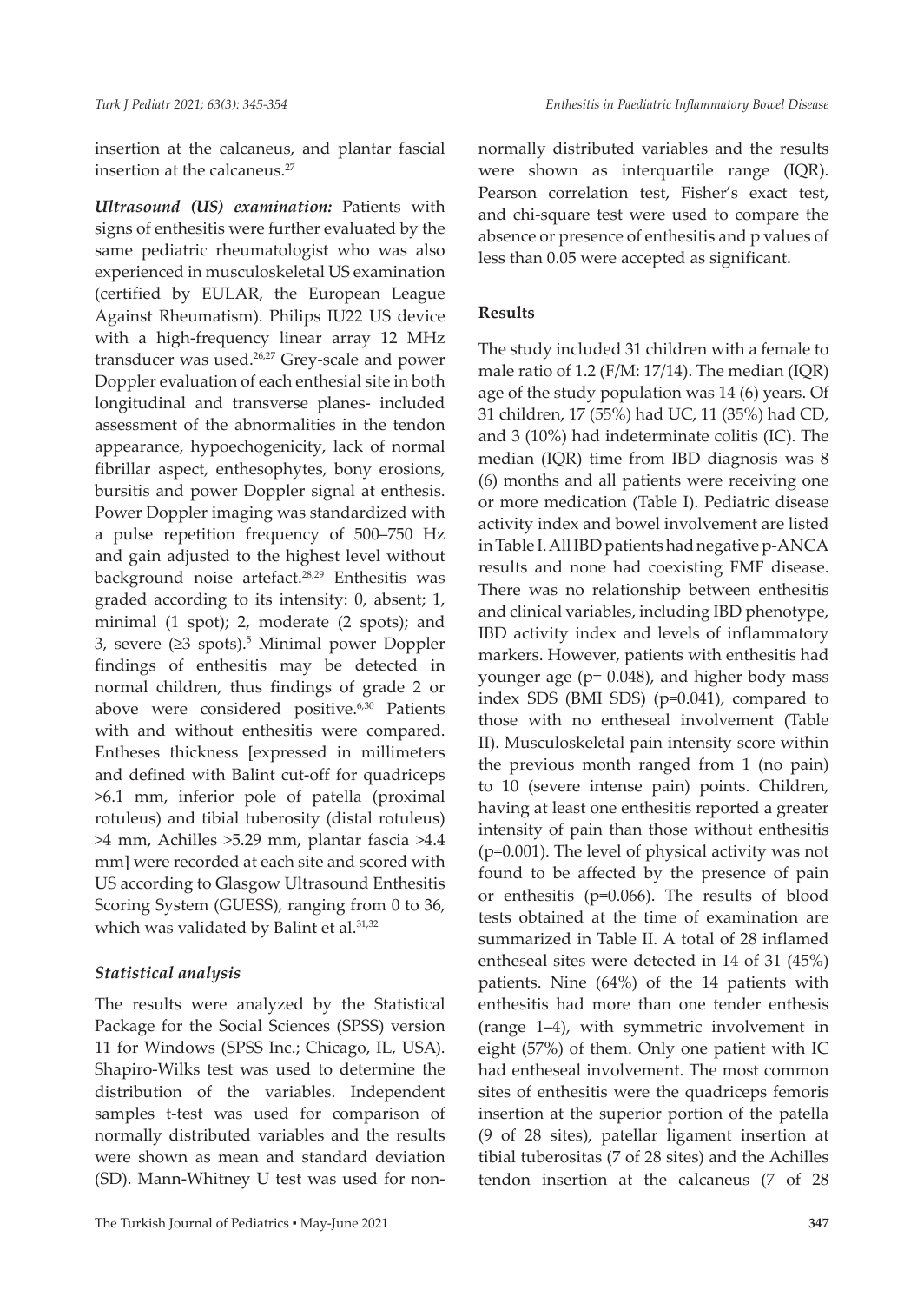| Characteristics                         | All $(N=31)$ | Ulcerative colitis<br>$(N=17)$ | Crohn's disease<br>$(N=11)$ | Indeterminate<br>colitis $(N=3)$ |  |
|-----------------------------------------|--------------|--------------------------------|-----------------------------|----------------------------------|--|
| Age (years), median (IQR)               | 14 (6)       | 15(6)                          | 14(6)                       | 9(0)                             |  |
| Disease duration (months), median (IQR) | 8 (6)        | 6(6)                           | 11(17)                      | 6(15)                            |  |
| Disease location, n (%)                 |              |                                |                             |                                  |  |
| Rectosigmoid                            | 5(16%)       | 3(18%)                         |                             | 2(67%)                           |  |
| Left sided disease                      | 5(16%)       | 4(24%)                         |                             | 1(33%)                           |  |
| Pancolitis                              | 10 (33%)     | 10 (59%)                       |                             |                                  |  |
| Large intestine only                    | 21 (68%)     | 17 (100%)                      | 1(9%)                       | $3(100\%)$                       |  |
| Small intestine only                    | 1(3%)        |                                | 1(9%)                       |                                  |  |
| Small and large intestine               | 9(29%)       |                                | 9(82%)                      |                                  |  |
| Medications, $n$ $\left(\% \right)$     |              |                                |                             |                                  |  |
| 5-Acetylsalicylic acid                  | $31(100\%)$  | $17(100\%)$                    | $11(100\%)$                 | $3(100\%)$                       |  |
| Azathioprine                            | 28 (90%)     | 17 (100%)                      | 11 (100%)                   | $0(0\%)$                         |  |
| Methylprednisolone                      | 4(13%)       | $0(0\%)$                       | 4(36%)                      | $0(0\%)$                         |  |

**Table I.** Demographic and clinical characteristics of children with inflammatory bowel disease.

IQR: interquartile range

sites). The least affected ligament was the hip extensor insertion at greater trochanter (Table III). The most frequently observed entheseal pathology on ultrasonographic examination was thickening of tendon 12 (38%) followed by peritendenous edema 10 (31%), hypoecogenisity 6 (19%), loss of thickness 2 (6%) and increased Doppler signal (6%). No tendon tears, intratendinous calcifications, enthesophytes or bone erosions were observed (Table IV). Bursitis was detected in four patients, three with bilateral retrocalcaneal and one with bilateral infrapatellar involvement. The treatment for enthesitis was arranged as sulfasalazine or ibuprofen for mild cases (9 patients), methylprednisolone dosage adjustment for moderate (2 patients) and in three patients with severe disease the treatment was switched to anti-TNF agent (infliximab).

# **Discussion**

The present study reports the frequency of enthesitis in children with IBD, which to our knowledge is the first pediatric study investigating ultrasound-guided diagnosis of enthesitis. As far as we could find in the literature, only one study reported enthesitis in pediatric IBD patients with diagnosis based

solely on physical examination findings,<sup>33</sup> another study reported enthesitis in a study investigating spondyloarthropathies in pediatric IBD.9 The rate of enthesitis in pediatric IBD study was 21%, where 12% of the subjects had 3 or more tender enthuses.<sup>33</sup>

Compared with previous studies, the frequency of enthesitis in patients with IBD was higher in our study, with at least one ultrasonografically verified enthesitis in 45% of all patients. This was thought to be due to the diagnostic approach using both physical examination and US. This was similar to adult IBD studies in which both physical and US examinations had been performed and the frequencies had been reported to be between 44.3- 84.1%.<sup>34,35</sup> In a meta-analysis performed for the prevalence of the axial and peripheral manifestation in adults with CD and UC, the prevalence of the peripheral manifestations such as enthesitis was reported to range between 1-54%.<sup>36</sup>

Jousse-Joulin et al.<sup>5</sup> found that entheseal tenderness does not always correspond to ultrasound abnormalities while radiographic enthesitis is also not associated with positive physical examination findings, suggesting subclinical enthesitis. In accordance, a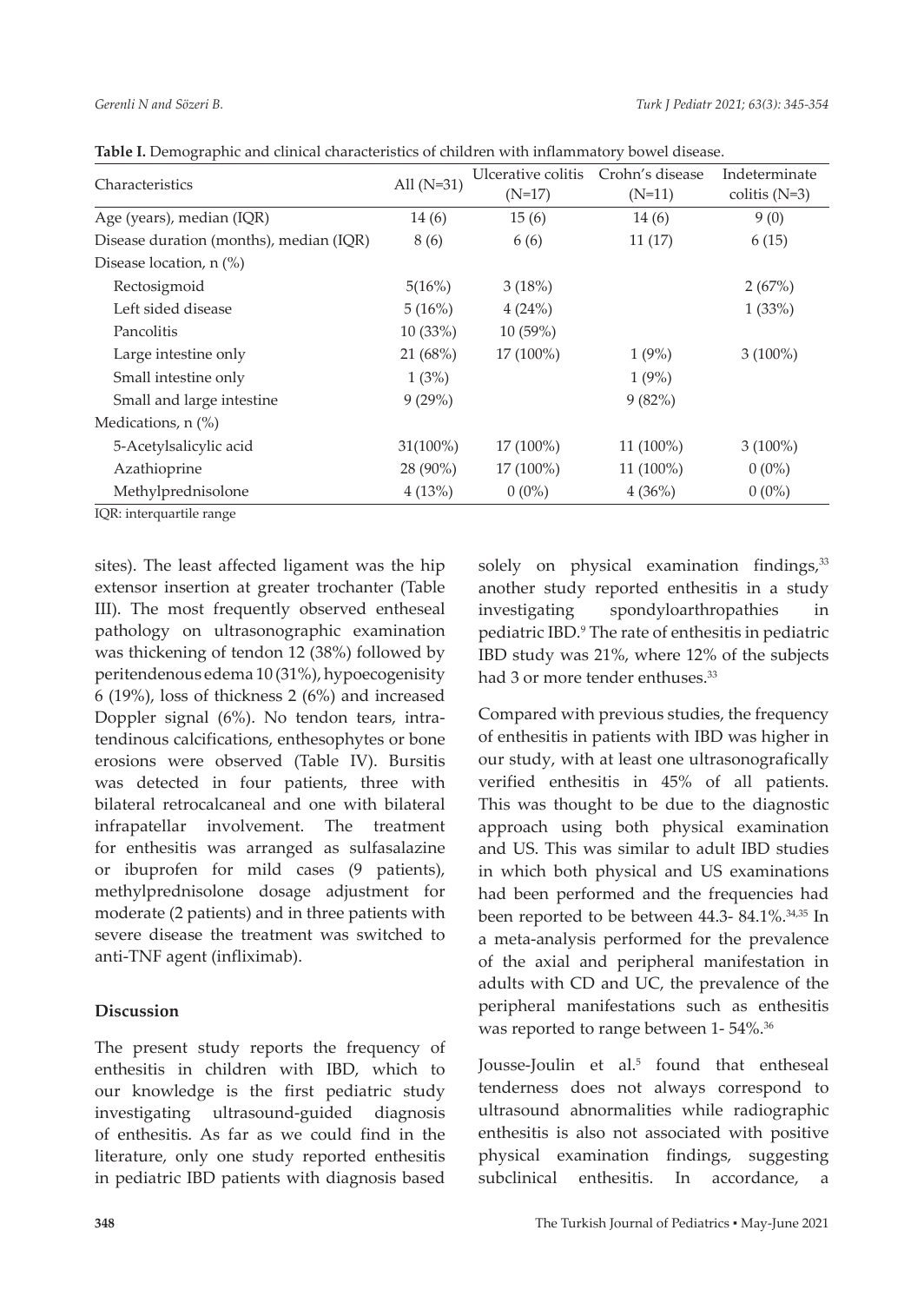| Features                                                          | No enthesitis $(N=17)$ | Enthesitis (N=14) | p-value |
|-------------------------------------------------------------------|------------------------|-------------------|---------|
| Age (years), median (IQR)                                         | 16(6)                  | 11(6)             | 0.048   |
| Gender, n (%)                                                     |                        |                   | 0.015   |
| Male                                                              | 9(53%)                 | 5(36%)            |         |
| Female                                                            | 8(47%)                 | 9(64%)            |         |
| BMI SDS, mean ± SD                                                | $-0.57 \pm 1.4$        | $0.19 \pm 0.79$   | 0.041   |
| Disease duration (months), median (IQR)                           | 9(17)                  | 6(6)              | 0.570   |
| Inflammatory bowel disease type, n (%)                            |                        |                   |         |
| Crohn's disease                                                   | 5(29%)                 | 6(43%)            | 0.715   |
| Ulcerative colitis                                                | 10 (59%)               | $7(50\%)$         | 0.480   |
| Indeterminate colitis                                             | 2(12%)                 | 1(7%)             |         |
| Pediatric Activity Index (PCAI or PUCAI), median                  |                        |                   |         |
| (IQR)                                                             |                        |                   |         |
| Crohn's disease (PCDAI)                                           | 20.0(25.0)             | 30.0(5.0)         | 0.452   |
| Ulcerative colitis (PUCAI)                                        | 20.0(1.25)             | 20.0(10.0)        | 0.229   |
| Inflammatory bowel disease activity, n (%)                        |                        |                   | 0.778   |
| Remission                                                         | 7(33%)                 | 6(38%)            |         |
| Mild to moderate disease                                          | 10 (67%)               | 8(62%)            |         |
| Musculoskeletal pain score during last one month,<br>median (IQR) | 3.0(4.5)               | 7.0(3.25)         | 0.001   |
| Physical activity level, n (%)                                    |                        |                   | 0.066   |
| Not active                                                        | $0(0\%)$               | $0(0\%)$          |         |
| A little active                                                   | $0(0\%)$               | $0(0\%)$          |         |
| Regular activity                                                  | $0(0\%)$               | 1(7%)             |         |
| Pretty active                                                     | 3(17%)                 | 5(36%)            |         |
| Very active                                                       | 14 (83%)               | 8(57%)            |         |
| Laboratory, median (IQR)                                          |                        |                   |         |
| WBC $(x10^3/\mu l)$                                               | 9.31(2.9)              | 8.6(4.4)          | 0.894   |
| Hemoglobin (gr/dl)                                                | 12.6(1.1)              | 12.5(1.85)        | 0.116   |
| Platelets ( $x 10^3/\mu$ l)                                       | 346 (103)              | 352 (116)         | 0.642   |
| Albumin (gr/dl)                                                   | 4.1(0.4)               | 3.9(0.3)          | 0.226   |
| $ESR$ (mm/h)                                                      | 16(10)                 | 28(13)            | 0.673   |
| CRP (mg/L)                                                        | 0.2(0.1)               | 0.4(0.5)          | 0.370   |

**Table II.** Comparison of clinical features, musculoskeletal pain and activity levels between patients with and without enthesitis.

BMI SDS: body mass index standard deviation score, CRP: C-reactive protein, ESR: erythrocyte sedimentation rate, IQR: interquartile range, PCDAI: Pediatric Crohn's Disease Activity Index, PUCAI: Pediatric Ulcerative Colitis Activity Index, WBC: white blood cell

research in adult IBD patients without any musculoskeletal symptoms showed that a majority of the subjects had ultrasonographic findings suggestive of enthesitis, not observed in controls.<sup>37</sup> This trial supports the hypothesis that enthesitis is prevalent and asymptomatic in patients with IBD. Of note, compared with clinical examination US is a more sensitive method in detecting enthesitis. In a recent study, US detected enthesitis in 25 of 30 patients whereas clinical enthesitis was seen only in 15 of them.6 Similar results had been reported in studies on concomitance of psoriasis and enthesitis, emphasizing that US is a valuable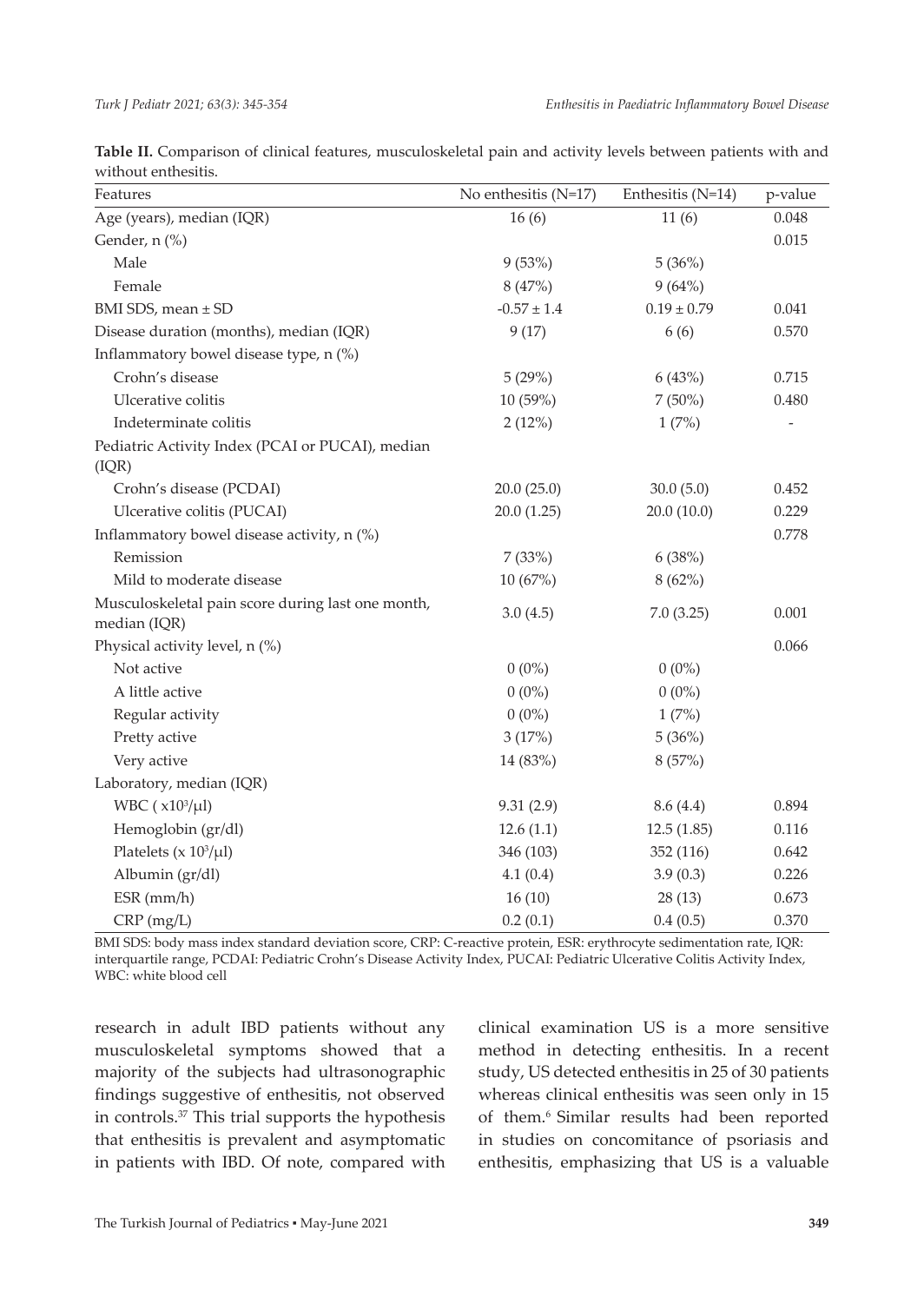| alsease (IV-20 sites).                                             |       |       |           |
|--------------------------------------------------------------------|-------|-------|-----------|
| Enthesitis                                                         | Left  | Right | Bilateral |
| Hip extensor insertion at greater trochanter, $n$ (%)              |       | 1(4%) |           |
| Quadriceps femoris insertion at superior portion of patella, n (%) | 1(4%) | 2(7%) | 6(21%)    |
| Patellar ligament insertion at tibial tuberositas, $n\binom{9}{0}$ | 1(4%) | 2(7%) | 4(14%)    |
| Plantar fascial insertion at the calcaneus, $n$ (%)                |       | 2(7%) | 2(7%)     |
| Achilles tendon insertion at calcaneus, n (%)                      | 1(4%) | 2(7%) | 4(14%)    |

**Table III.** Distribution of enthesitis among ligaments of lower limbs in children with inflammatory bowel  $d = 28$   $d = 28$ 

**Table IV.** Observed entheseal pathologies and involved sites.

|                                  | Involved sites |                                                   |                  |          |         |  |
|----------------------------------|----------------|---------------------------------------------------|------------------|----------|---------|--|
|                                  | Hip extensor   | Quadriceps femoris Patellar ligament              |                  | Achilles | Plantar |  |
| Entheseal pathology              | insertion at   | insertion at the                                  | insertion at the | tendon   | fascia  |  |
|                                  | the greater    | superior portion of tibial tuberositas and fascia |                  |          |         |  |
|                                  | trochanter     | patella                                           |                  |          |         |  |
| Thickening of tendon $(n=12)$    |                | 4                                                 |                  | 4        |         |  |
| Hypoechogenicity of tendon (n=6) |                | 3                                                 |                  |          |         |  |
| Peritendinous edema (n=10)       |                |                                                   |                  | 5        |         |  |
| Doppler signal (n=2)             |                |                                                   |                  |          |         |  |
| Loss of thickness $(n=2)$        |                |                                                   |                  |          |         |  |

examination tool.<sup>38-41</sup> The introduction of power Doppler increased the sensitivity, allowing visualization of abnormal vascularisation and hyperemia of the soft tissue.<sup>41,42</sup>

The current study also revealed that patients with increased BMI had statistically higher entheseal involvement, which had not been previously reported in pediatric patients with IBD. Similar data had been reported in several adult studies especially in patients with psoriasis related enthesitis where the increased BMI was found to be correlated with entheseal involvement.36,37 The authors supposed that the increased BMI may have burdened ligaments of lower extremities.38,44

The frequency of enthesitis was found to be almost equal in both UC and CD, similar with recent trials which reported that concurrence of enthesitis was not different among patients with UC or CD.<sup>33-36</sup> Nevertheless patients with entheseal involvement had relatively younger age (p=0.048) with female predominance ( $p=0.015$ ). Horton et al.<sup>33</sup> showed that there was no age and sex differences in patients

with enthesitis, however Jose et al.<sup>55</sup> showed that extra-intestinal manifestations had been observed more frequently in girls with IBD. A female predominance of enthesial involvement was also found in studies performed on patients with psoriasis.<sup>37,41</sup>

Familial Mediterranean fever and inflammatory bowel disease association was reported in many studies. The prevalence of FMF in Turkish children with IBD was found to range between 15-21.2%.<sup>42,43</sup> Children with CD had increased FMF prevalence, whereas in UC the rate was found to be similar with Turkish healthy controls.<sup>42,43</sup> When patients with FMF were investigated for the presence of IBD a concomitant IBD was diagnosed in 15.4% of them.<sup>44</sup> Interestingly Yurtcu et al.,<sup>45</sup> did not find an association between FMF gene mutations and IBD phenotypic characteristics, but IBD patients without Mediterranean fever (MEFV) mutations had a statistically significant increase in extraintestinal disease frequencies. As enthesitis is also prevalent among patients with severe FMF<sup>46</sup> it is important to exclude FMF concurrence in children with IBD, however none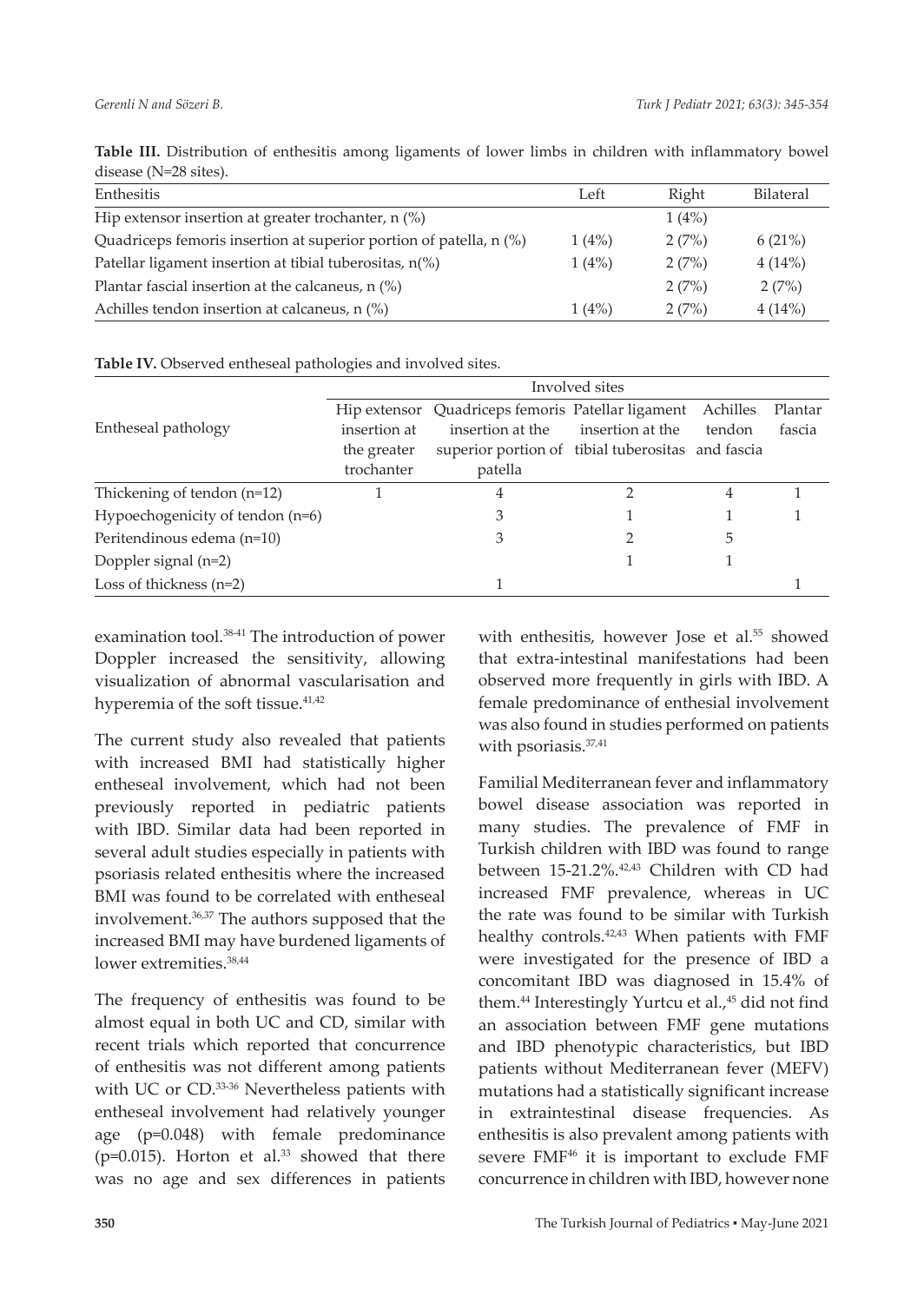of our patients met the diagnostic criteria of FMF, hence we did not perform FMF mutation analysis.

Quadriceps femoris insertion at superior portion of patella was the most affected entheseal site, similar to the results of Weiss et al.<sup>17</sup> who showed that 30% of enthesitis-related arthritis in pediatric patients was at the quadriceps insertion of superior patella, followed by common extensor (12%) and Achilles (10%) tendons. Nevertheless, Cantini at al.<sup>34</sup> reported that the Achilles' tendon had been mostly affected, followed by proximal and distal insertions of the patellar tendons. According to other trials the patellar tendon insertion at the tibial tuberosity was affected mostly.6,47-49 In our trial, increased tendon thickness was the most commonly detected finding which was consistent with most previous studies.<sup>50,51</sup> These results would help understand the differences in entheseal involvement between pediatric and adult patients, and as well as the differences between concurrent diseases.

The patients with enthesitis were more likely to have increased musculoskeletal pain than those without enthesitis.<sup>33,51</sup> In the current study the enthesitis was detected in patients who had more intensive pain within the previous month (p=0.001). Horton et al.<sup>33</sup> supposed that presence of enthesitis may reflect an inflammatory process which may cause pain or patients with enthesitis could have lower pain thresholds, or a combination of the two. The other hypothesis is that undertreated enthesitis could predispose affected individuals to experience more pain elsewhere.33 The study of healthy school children showed that those with enthesitis reported tenderness at control sites at lower applied pressures.<sup>52</sup>

Even so, the presence of enthesitis did not seem to affect the level of activity in our patients. Horton et al.<sup>33</sup> also reported that the presence of enthesitis did not affect the level of activity in children with IBD. Palm et al.<sup>53</sup> investigated physical activity and quality of life in adult IBD patients with non-inflammatory joint pain (NIJP) and reported that NIJP could decrease physical activity and quality of life in these subjects. Accordingly a study on enthesitis and quality of life in patients with juvenile rheumatoid arthritis showed a marked decrease in both physical activity and quality of life.<sup>54</sup> The issue could be explained by the fact that these subjects had associated co-morbidities like arthritis. Further studies will provide a better understanding of these issues.

Enthesitis is responsive to treatment, but it is unclear, beyond pain relief, if the response translates to true resolution and reversal of the underlying morphological destruction.<sup>56</sup> There is no specified therapy for enthesitis in children with IBD, but treatment for JIA, psoriasis and SpA associated enthesitis is broadly discused.56-58 The first line of choice for active enthesitis are non-steroidal antiinflammatory drugs (NSAIDs), whereas in severe active enthesitis, American College of Rheumatology/Arthritis recommends using anti-TNF, anti-IL-17 agents and Janus kinase inhibitors. In children and adolescents with chronic active enthesitis unresponsive to NSAIDs, the bridging therapy with an oral glucocorticoids are recommended.58 In our case, the treatment was tailored as sulfasalazine or ibuprofen for mild enthesitis, whereas for those with moderate disease the methylprednisolone was the choice and severe cases were switched to anti-TNF therapy.

The present study had a few limitations. First, the study was conducted with a limited number of patients. In addition, many of the drugs used to control IBD, including salicylate derivatives (used by all of our patients), cytotoxic medications such as azathioprine (used by 90%) and oral steroids (used by 12%), are also effective in the treatment of arthritis and enthesitis. This may interfere with the percentage of entheseal involvement. Moreover, we performed the study in a cohort of patients with a wellcontrolled disease. One could speculate that patients with more active intestinal disease and who are drug-free may have increased risk for other extraintestinal inflammatory conditions.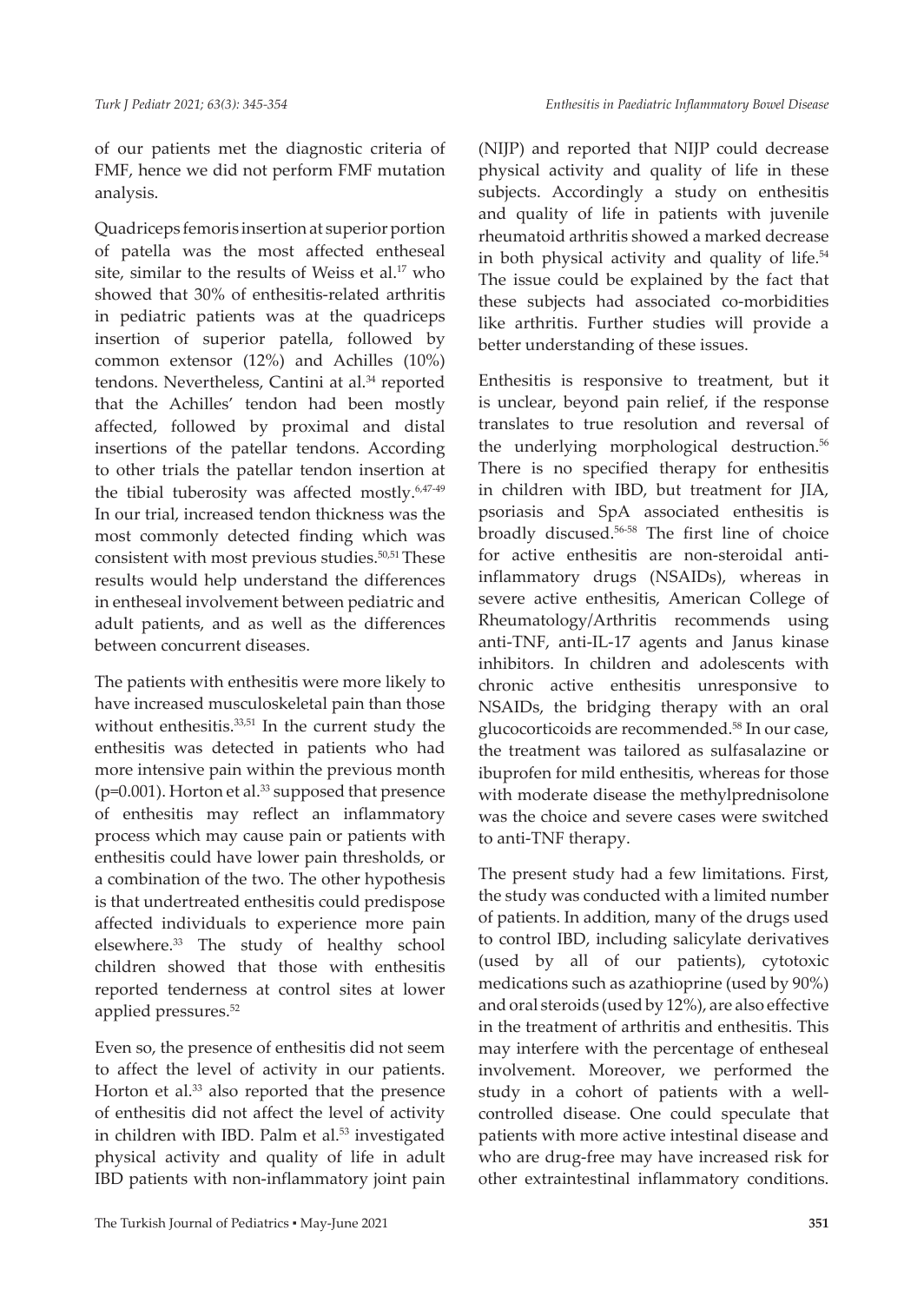Two or more entheseal examinations, first at the diagnosis and second at the time of remission, would most likely give more extensive information about the entheseal involvement and response to treatment in children with IBD.

In conclusion, this trial supports the hypothesis that enthesitis is a prevalent extraintestinal manifestation of IBD regardless of the type of disease. The concurrence of enthesitis causing subclinical sign and symptoms may have impacts on musculoskeletal health of pediatric patients with IBD. A higher BMI could contribute to entheseal involvement, especially in lower extremities and aggravate the pain. Being different from adult IBD, children could have associated musculoskeletal pain which does not deteriorate their physical activity. To our knowledge, this is the first study using both physical examination and US to evaluate enthesitis in children with IBD. We supposed that powered Doppler evaluation is a more sensitive method to detect enthesitis, therefore, a combined clinical and US evaluation is probably the best approach to evaluate the presence of enthesitis in children with IBD. Further studies with more extensive cohorts are needed to evaluate the long-term impact of enthesitis in children with IBD.

#### **Author contribution**

The authors confirm contribution to the paper as follows: study conception and design: Nelgin Gerenli and Betül Sözeri, data collection: Nelgin Gerenli, analysis and interpretation of results: Nelgin Gerenli and Betül Sözeri, draft manuscript preparation: Nelgin Gerenli.

All authors reviewed the results and approved the final version of the manuscript.

# **Ethical approval**

The trial was approved by the University of Health Sciences Umraniye Research and Training Hospital Ethics Committee (approval number 19/12/2019-26670).

#### **Source of funding**

There has been no funding obtained for this work.

## **Conflicts of interest**

We declare no conflicts of interest associated with this publication.

#### **REFERENCES**

- 1. Mamula P, Markowitz JE, Baldassano RN. Inflammatory bowel disease in early childhood and adolescence: special considerations. Gastroenterol Clin North Am 2003; 32: 967-995.
- 2. Das KM. Relationship of extraintestinal involvements in inflammatory bowel disease: new insights into autoimmune pathogenesis. Dig Dis Sci 1999; 44: 1-13.
- 3. Watad A, Cuthbert RJ, Amital H, McGonagle D. Enthesitis: much more than focal insertion point inflammation. Curr Rheumatol Rep 2018; 20: 41.
- 4. Chauvin NA, Ho-Fung V, Jaramillo D, Edgar JC, Weiss PF. Ultrasound of the joints and entheses in healthy children. Pediatr Radiol 2015; 45: 1344-1354.
- 5. Jousse-Joulin S, Breton S, Cangemi C, et al. Ultrasonography for detecting enthesitis in juvenile idiopathic arthritis. Arthritis Care Res (Hoboken) 2011; 63: 849-855.
- 6. Shenoy S, Aggarwal A. Sonologic enthesitis in children with enthesitis-related arthritis. Clin Exp Rheumatol 2016; 34: 143-147.
- 7. Sheth T, Pitchumoni CS, Das KM. Musculoskeletal manifestations in inflammatory bowel disease: a revisit in search of immunopathophysiological mechanisms. J Clin Gastroenterol 2014; 48: 308-317.
- 8. Fragoulis GE, Liava C, Daoussis D, Akriviadis E, Garyfallos A, Dimitroulas T. Inflammatory bowel diseases and spondyloarthropathies: from pathogenesis to treatment. World J Gastroenterol 2019; 25: 2162-2176.
- 9. Conti F, Borrelli O, Anania C, et al. Chronic intestinal inflammation and seronegative spondyloarthropathy in children. Dig Liver Dis 2005; 37: 761-767.
- 10. Sherlock JP, Joyce-Shaikh B, Turner SP, et al. IL-23 induces spondyloarthropathy by acting on ROR-γt+ CD3+CD4−CD8− entheseal resident T cells. Nat Med 2012; 18: 1069-1076.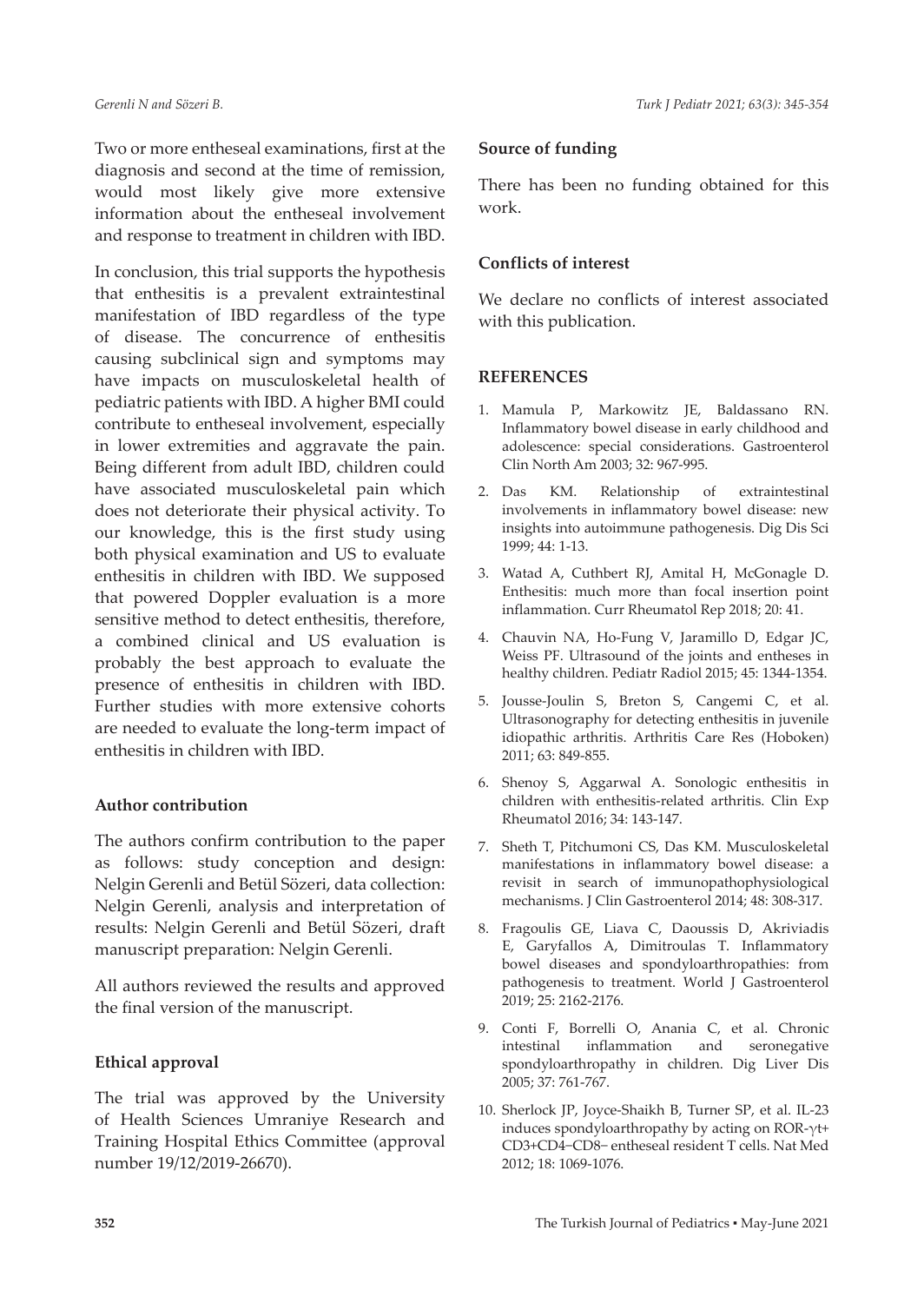- 11. Kalinkovich A, Livshits G. A cross talk between dysbiosis and gut-associated immune system governs the development of inflammatory arthropathies. Semin Arthritis Rheum 2019; 49: 474- 484.
- 12. Kaeley GS, Kaler JK. Peripheral enthesitis in spondyloarthritis: lessons from targeted treatments. Drugs 2020; 80: 1419-1441.
- 13. Dotson J, Crandall W, Bout-Tabaku S. Exploring the differential diagnosis of joint complaints in pediatric patients with inflammatory bowel disease. Curr Gastroenterol Rep 2011; 13: 271-278.
- 14. Jang HJ, Kang B, Choe BH. The difference in extraintestinal manifestations of inflammatory bowel disease for children and adults. Transl Pediatr 2019; 8: 4-15.
- 15. Rodríguez-Reyna TS, Martínez-Reyes C, Yamamoto-Furusho JK. Rheumatic manifestations of inflammatory bowel disease. World J Gastroenterol 2009; 15: 5517-5524.
- 16. Dotson JL, Hyams JS, Markowitz J, et al. Extraintestinal manifestations of pediatric inflammatory bowel disease and their relation to disease type and severity. J Pediatr Gastroenterol Nutr 2010; 51: 140-145.
- 17. Weiss PF, Chauvin NA, Klink AJ, et al. Detection of enthesitis in children with enthesitis-related arthritis: dolorimetry compared to ultrasonography. Arthritis Rheumatol 2014; 66: 218-227.
- 18. Kappelman MD, Crandall WV, Colletti RB, et al. Short pediatric Crohn's disease activity index for quality improvement and observational research. Inflamm Bowel Dis 2011; 17: 112-117.
- 19. Turner D, Hyams J, Markowitz J, et al; Pediatric IBD Collaborative Research Group. Appraisal of the pediatric ulcerative colitis activity index (PUCAI). Inflamm Bowel Dis 2009; 15: 1218-1223.
- 20. Levine A, Griffiths A, Markowitz J, et al. Pediatric modification of the Montreal classification for inflammatory bowel disease: the Paris classification. Inflamm Bowel Dis 2011; 17: 1314-1321.
- 21. Livneh A, Langevitz P, Zemer D, et al. Criteria for the diagnosis of familial Mediterranean fever. Arthritis Rheum 1997; 40: 1879-1885.
- 22. Gattorno M, Hofer M, Federici S, et al; Eurofever Registry and the Paediatric Rheumatology International Trials Organisation (PRINTO). Classification criteria for autoinflammatory recurrent fevers. Ann Rheum Dis 2019; 78: 1025- 1032.
- 23. Kahl C, Cleland JA. Visual analogue scale, numeric pain rating scale and the McGill pain Questionnaire: an overview of psychometric properties. Physical Therapy Reviews 2005; 10: 123-128.
- 24. Williamson A, Hoggart B. Pain: a review of three commonly used pain rating scales. J Clin Nurs 2005; 14: 798-804.
- 25. Crocker PR, Bailey DA, Faulkner RA, Kowalski KC, McGrath R. Measuring general levels of physical activity: preliminary evidence for the Physical Activity Questionnaire for Older Children. Med Sci Sports Exerc 1997; 29: 1344-1349.
- 26. Eder L, Barzilai M, Peled N, Gladman DD, Zisman D. The use of ultrasound for the assessment of enthesitis in patients with spondyloarthritis. Clin Radiol 2013; 68: 219-223.
- 27. Kristensen S, Christensen JH, Schmidt EB, et al. Assessment of enthesitis in patients with psoriatic arthritis using clinical examination and ultrasound. Muscles Ligaments Tendons J 2016; 6: 241-247.
- 28. Terslev L, Naredo E, Iagnocco A, et al; Outcome Measures in Rheumatology Ultrasound Task Force. Defining enthesitis in spondyloarthritis by ultrasound: results of a Delphi process and of a reliability reading exercise.Arthritis Care Res (Hoboken) 2014; 66: 741-748.
- 29. Gandjbakhch F, Terslev L, Joshua F, Wakefield RJ, Naredo E, D'Agostino MA; OMERACT Ultrasound Task Force. Ultrasound in the evaluation of enthesitis: status and perspectives. Arthritis Res Ther 2011; 13: R188.
- 30. D'agostino MA, Aegerter P, Jousse-Joulin S, et al. How to evaluate and improve the reliability of power Doppler ultrasonography for assessing enthesitis in spondylarthritis. Arthritis Rheum 2009; 61: 61-69.
- 31. Balint PV, Kane D, Wilson H, McInnes IB, Sturrock RD. Ultrasonography of entheseal insertions in the lower limb in spondyloarthropathy. Ann Rheum Dis 2002; 61: 905-910.
- 32. Balint PV, Terslev L, Aegerter P, et al; OMERACT Ultrasound Task Force members. Reliability of a consensus-based ultrasound definition and scoring for enthesitis in spondyloarthritis and psoriatic arthritis: an OMERACT US initiative. Ann Rheum Dis 2018; 77: 1730-1735.
- 33. Horton DB, Sherry DD, Baldassano RN, Weiss PF. Enthesitis is an extraintestinal manifestation of Pediatric Inflammatory Bowel Disease. Ann Paediatr Rheumatol 2012; 1: 10.5455/apr.102920121510.
- 34. Cantini F, Niccoli L, Nannini C, et al. Case-control study on dactylitis, enthesitis, and anterior uveitis in spondyloarthritis associated with inflammatory bowel diseases: role of coexistent psoriasis. J Rheumatol 2017; 44: 1341-1346.
- 35. Rovisco J, Duarte C, Batticciotto A, et al. Hidden musculoskeletal involvement in inflammatory bowel disease: a multicenter ultrasound study. BMC Musculoskelet Disord 2016; 17: 84.